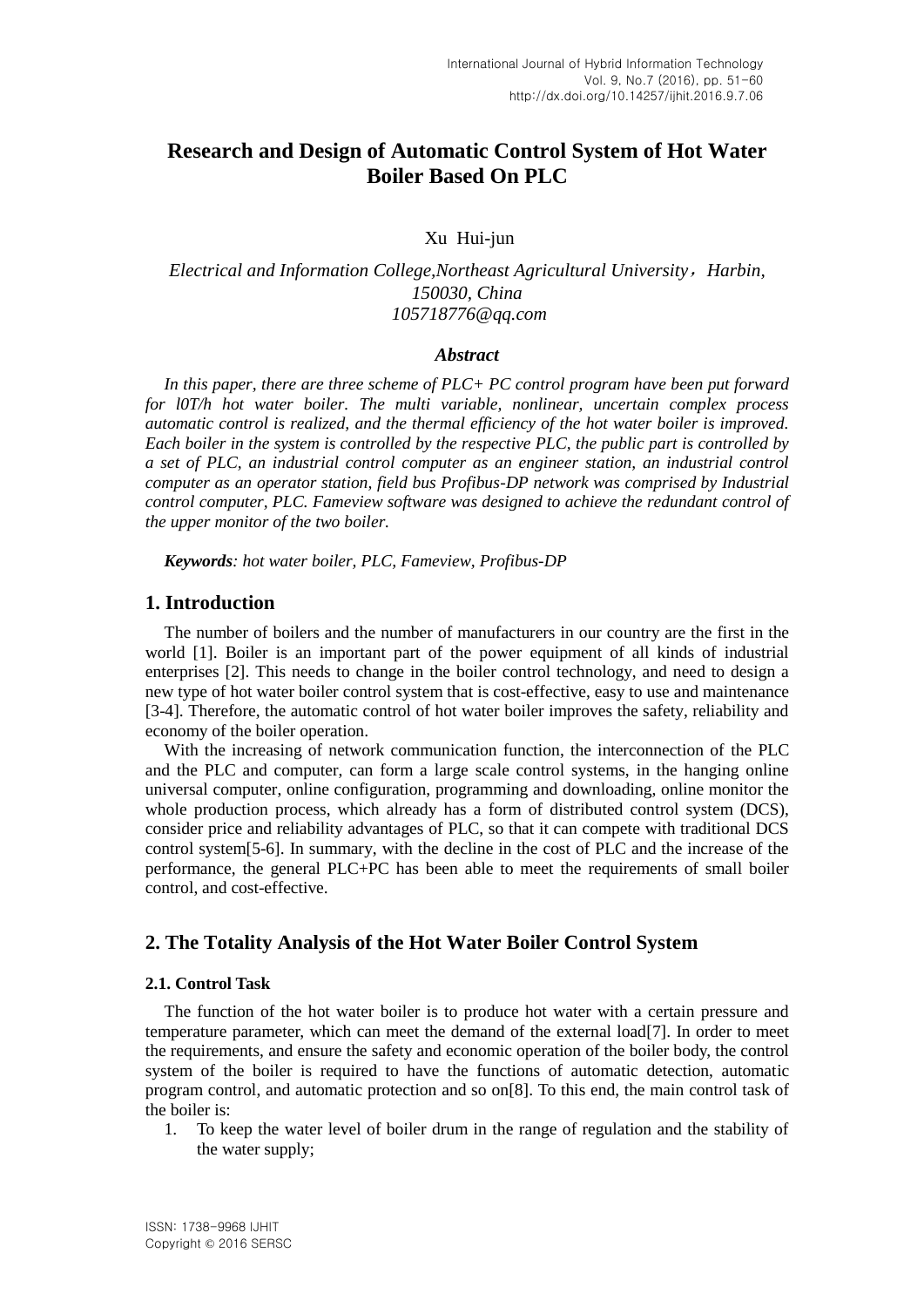- 2. Keep the furnace negative pressure within the specified range;
- 3. Stable hot water temperature and pressure;
- 4. Maintain the economy of combustion and the safe operation of the boiler.

Completion of the above tasks need to monitor the four regulation: water supply, blast volume, air volume, fuel. The four main Regulated quantity: pot water level, furnace negative pressure, outlet water temperature, outlet water pressure. These regulating amount and the amount of adjustment are actually interrelated and mutually restricted, so it is difficult to determine the size of a single quantity. In practical operation, the solution is to set up a few relatively independent regulation system to simplify the adjustment process. In the medium and small sized hot water boiler, as long as doing some adjustment to two relatively independent regulating objects can basically meet the basic requirements of the general user, that is, the water process control and combustion process control.

### **2.1.1. Automatic Control of Water Supply for Hot Water Boiler**

The basic task of the water supply of hot water boiler is to control the water quantity under various load conditions, to make the amount of the water supply and hot water sent to maintain a balance[9]. The high or low water level has great influence on the safe operation of the boiler and the production process. Too high level may lead to Full water accident, when the water level is too low, it will destroy the water cycle, and burned some heating surface, even seriously, will cause explosion, so how to maintain the stability of the boiler water level is very necessary, which can also see the necessity of water control[10].

This system is used for heating, so water is composed of two parts: return water of a heat supply network and replenishment of water, so water supply control also includes two parts:

1. Circulating pump control

Boiler pipe network system regulate the water flow by changing different circulating pump start and stop, the circulation pump system is composed by 3 sets of circulation pump. It is mainly responsible for the heating return water recovery to the boiler, circulating pump by the soft starter control the start and stop[11].

2. Replenishment pump control

By changing the speed of the water supply pump, the water level in the boiler pipe network system can be kept within a certain range. The control mode of the combination of deviation control and PID control is adopted to adjust the water supply. Deviation control set backwater pressure range, when backwater pressure actual value not in the set range, increase or decrease the replenishment pump operation units, until the backwater pressure meet the requirements so far. PID control on the basis of deviation control on the return pressure to fine tune. Replenishment pump system according to the real-time data of the backwater pressure set value with the acquisition of backwater pressure, through the PID algorithm will return water pressure control value near the setting value, so as to determine the make-up water pump speed, to change the return water pressure. The improved PID control algorithm and parameter tuning method are adopted in the control.

## **2.1.2. Automatic Control of Combustion Process of Hot Water Boiler**

According to the combustion theory, the fuel burning in the furnace and heat in the hot air can be roughly divided into 6 parts, that is:

 $Q_{in}=q_1+q_2+q_3+q_4+q_5+q_6$ 

In the formula  $Q_{in}$ —Total heat of the furnace;

 $q_1$ — The heat absorbed by the [working medium;](http://www.baidu.com/link?url=wGlsxpUFWDLtITYd8YDyeRW5LJI2ZeEl-tArtGRznkwfFugprWg1WaQCjHxaag1sNq8rLY0ULD5fW_4rMDd51cpycHaAH5QqJDFRBTdpdF0U0ZcYdZvT4cF6tokd4KhD)

 $q_2$ —Heat loss in exhaust gas;

 $q_3$ —Gas incomplete combustion heat loss;

q4—Solid incomplete combustion heat loss;

- $q_5$ —Heat loss of furnace body;
- $q_6$ —Physical heat loss of ash.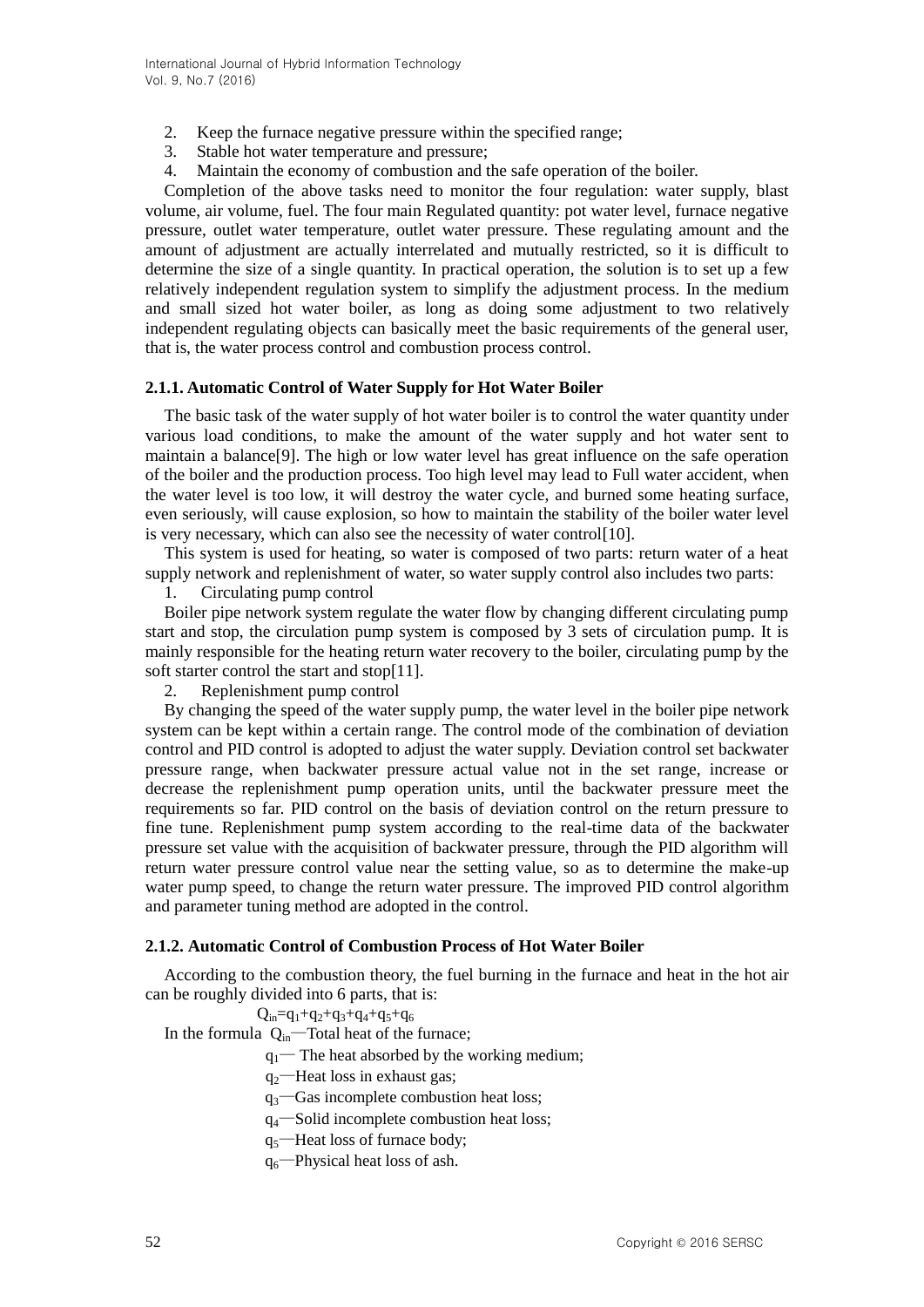The q2, q3 and q4 are the main parts of various heat losses, and they are changed with the change of excess air coefficient  $\alpha$ . Its relationship is shown in Figure 1. There are one of the best  $\alpha$  0 existed Combustion process, in which a value near the fuel can be fully combusted, the heat loss is the minimum, said is the best combustion zone; less than this value, chemical incomplete combustion and mechanical loss of incomplete combustion began to increase, said for the insufficient air area; greater than this value, although the fuel is burned completely, but because the air flow too much, resulting in lower temperature, exhaust gas loss increase, reduce efficiency, said air high excess region.



**Figure 1. Relationship between Heat Loss Andα**

As shown in Figure 2, when the load is low, fuel quantity and air quantity became very small, the momentum flow reduced (for an oil fired boiler, oil atomization variation), the fuel and air mixing is not good, caused by incomplete combustion, so the low load is to improve the excess air ratio. So the simple ratio control does not guarantee the best combustion state in any case[12]. To this end, it is necessary to add the "air fuel ratio" correction function to achieve the optimal control.



**Figure 2. Relationship between Excess Air Coefficient and Load**

The combustion control of the boiler is directly related to whether the pollution to the environment, whether the energy saving and whether it can bring benefits to the enterprise. Therefore, the boiler combustion control automation was paid much attention for many years. When the boiler load changes, all the changes will be changed, and when any adjustment, it will also affect the other adjusted amount. The combustion process control is mainly to meet the needs of the load, and to ensure the safety of the combustion of the economy and the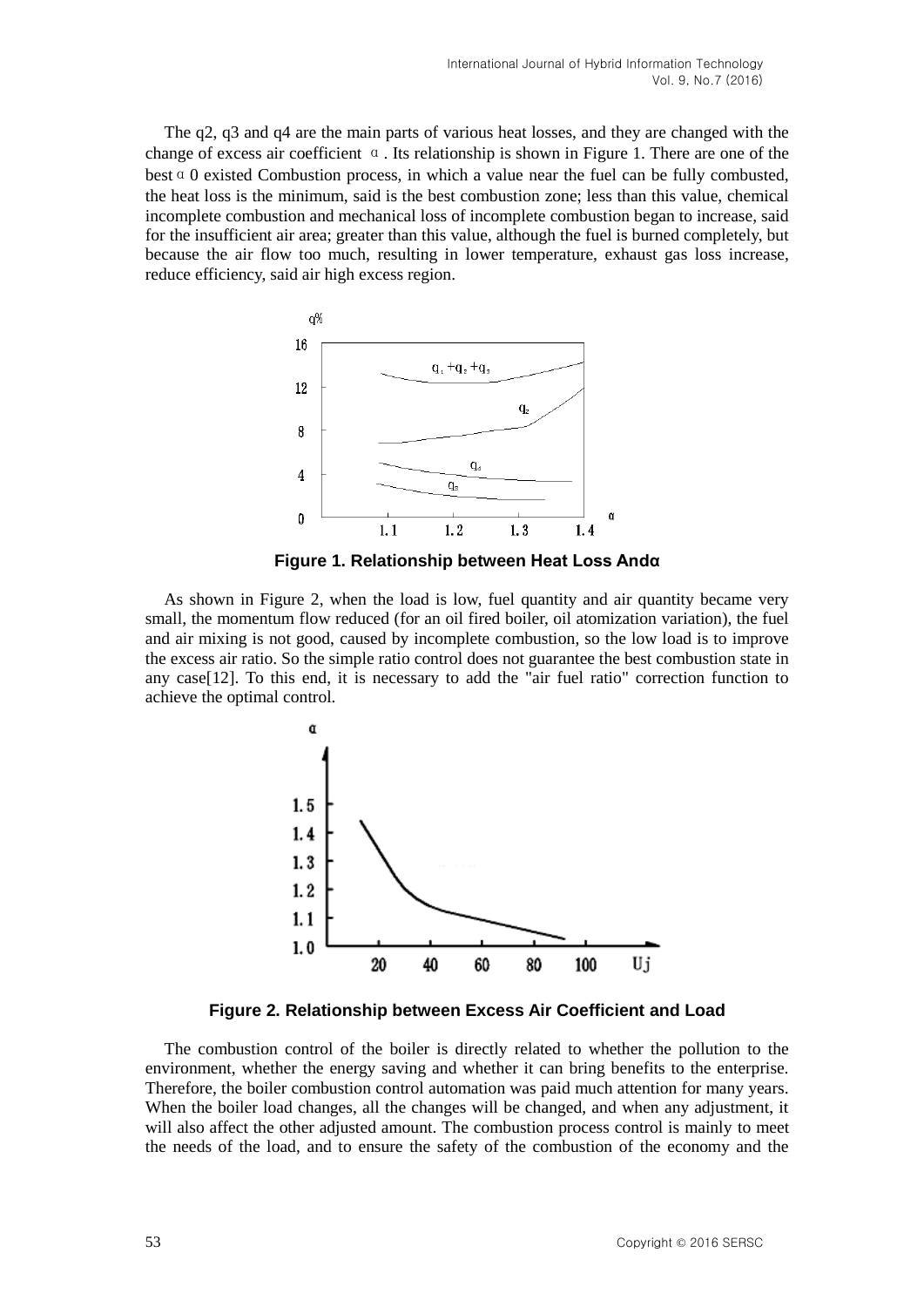International Journal of Hybrid Information Technology Vol. 9, No.7 (2016)

boiler operation, and therefore often use the three circuit, six parameters of the adjustment method.

# **3. System Hardware Design**

# **3.1. Control Task**

This system uses Advantech IPC and PLC (S7-300 PLC) of the upper and lower computer control structure. Among them, PLC is responsible for the control and analog signal acquisition and adjustment of the hardware switch I/O, and the global data communication is carried out by Profibus -DP. Industrial control machine is used to modify the parameters and set, manual / semi-automatic / automatic control, online monitoring, data storage and query, *etc*. The industrial control machine is connected with PLC through Profibus -DP to communicate with each other. The overall structure of the system is shown in Figure 3:



**Figure 3.System General Structure**

## **3.2. Input and Output Hardware Design**

According to the system analysis, the project designs the hardware connection of digital input, digital output, thermocouple input, thermal resistance input, 4-20mA current input and 4-20mA current output.

## **3.2.1. Digital Input**

The digital input consists primarily of grate, blower, induced draft fan, circulating pump, dust and slag dragging machine automatic hand signal, fault signal, the running signal. The use of digital input module SM321DI16\*24VDC, the specific wiring as shown in Figure 4.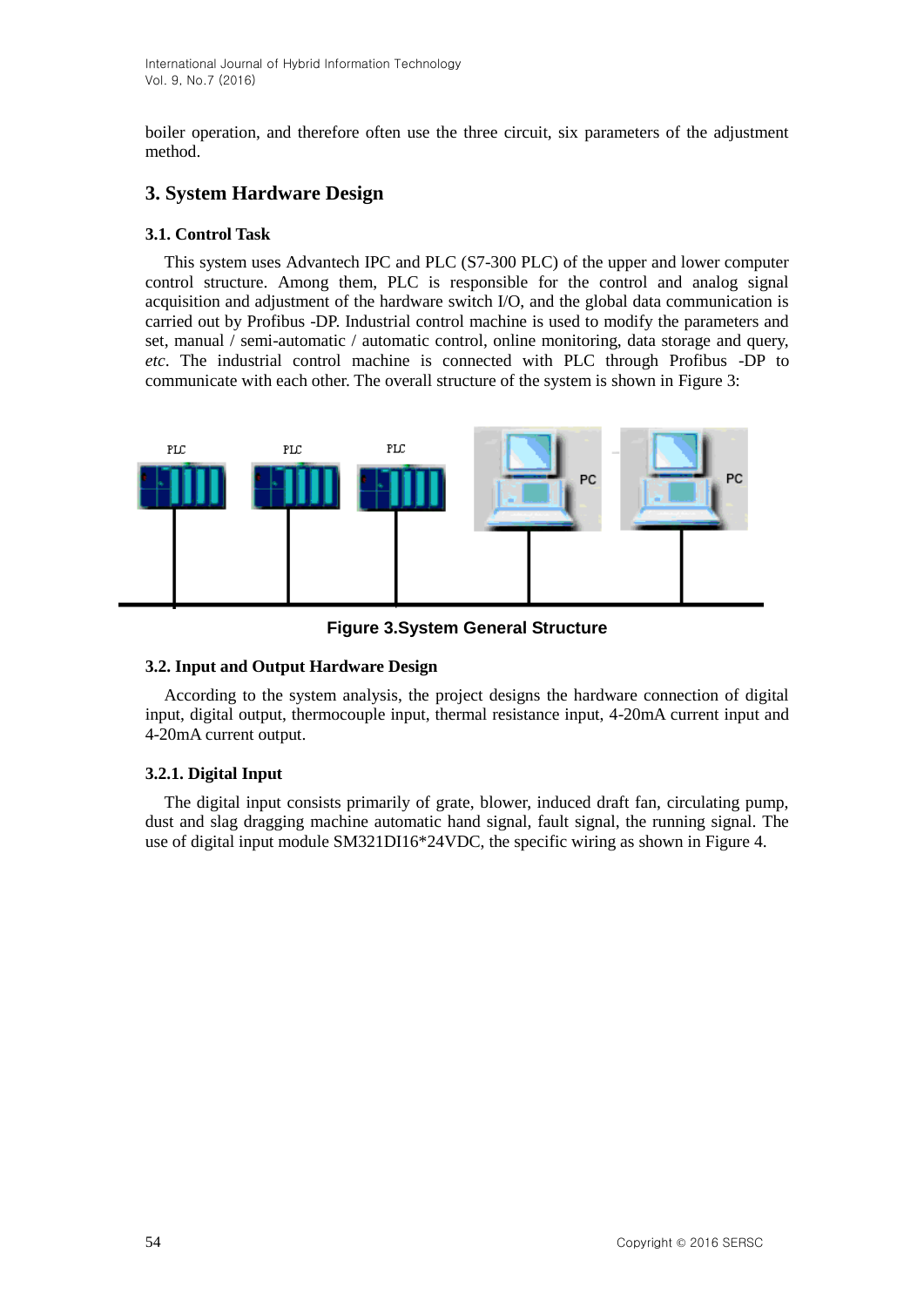International Journal of Hybrid Information Technology Vol. 9, No.7 (2016)



## **Figure 4. SM321DI16\*24VDC Terminal Wiring Diagram of Digital Quantity Input Module**

# **3.2.2. Digital Output**

Digital output includes grate, blower, induced draft fan, circulating pump, dust collector, fishing slag machine and return the parent tube discharge pressure control *etc*. Using digital output module SM322DO16\*24VDC/0.5A.

#### **3.2.3. Thermocouple Input**

Thermocouple Input mainly includes the furnace exit temperature, convection tube bundle inlet flue gas temperature and the temperature of the flue gas outlet. Using analog input module 331AI SM 8 x TC, the specific wiring as shown in Figure 5.

#### **3.2.4. Thermal Resistance Input**

Thermal resistance input mainly include smoke temperature, dust exit smoke temperature, outlet temperature, inlet water temperature and room temperature, *etc*. Using analog input module 331AI SM 8 \* RTD.

#### **3.2.5. 4-20mA Current Input**

4-20mA current input mainly includes the pressure (second line), flow, oxygen content, current, voltage, motor speed, *etc*. Using analog input module 331AI8 SM \* 12 bit.

#### **3.2.6. 4-20mA Current Output**

4-20mA current output includes grate, blower and a draught fan speed regulator output. Using analog output module SM 332 AO 4 x 16.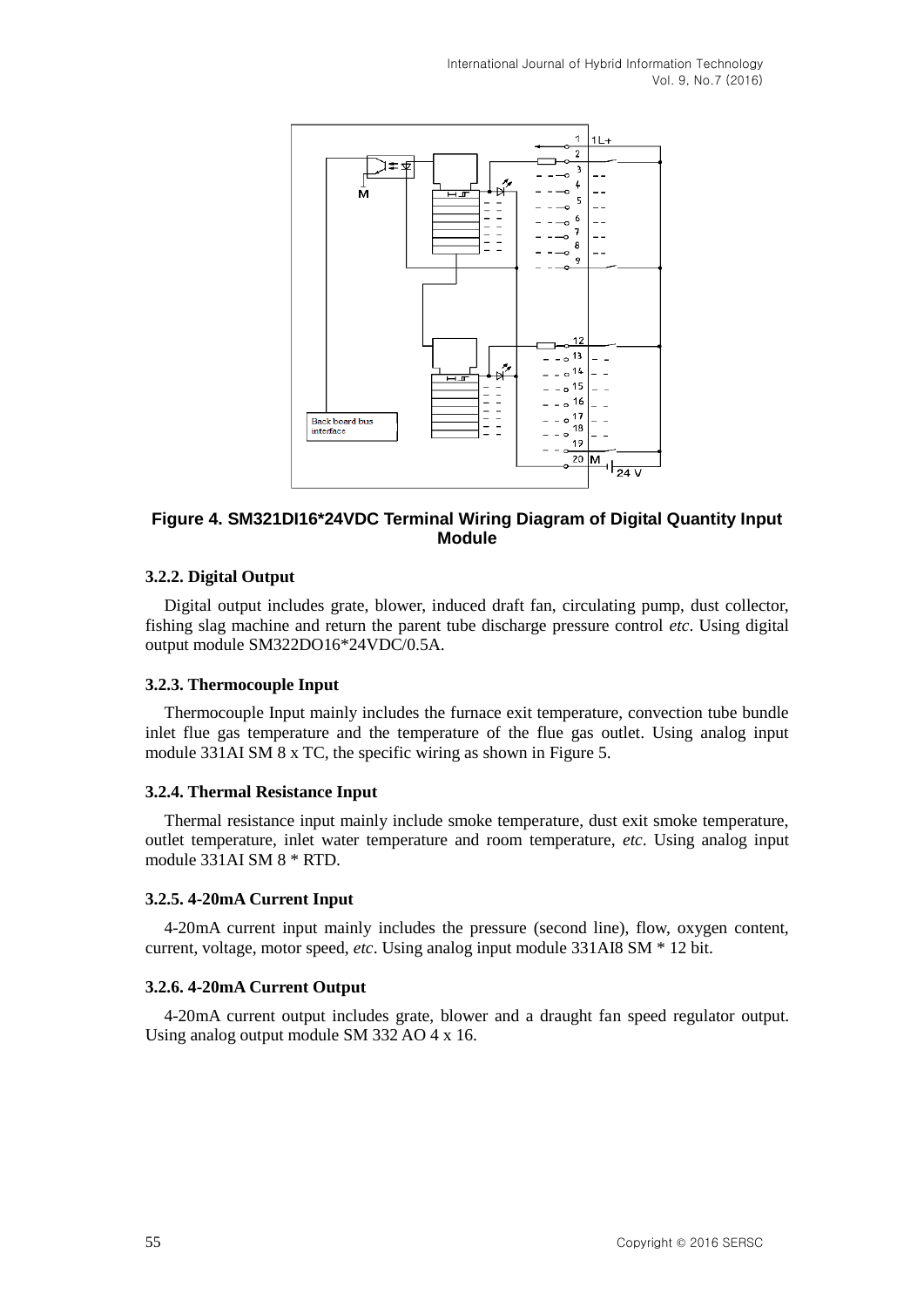

**Figure 5. Sm 331ai 8 × TC Terminal Wiring Diagram of Analog Input Module**

# **3.3. System Power Supply and Grounding**

All the control loop of the system adopts the unified power supply line, supplying power to the boiler control system, by separate power through 5000vA line ups, without any power equipment. And other electrical appliances, in the control room, such as lighting system, air conditioning, *etc*. are not connected to the power supply system.

The grounding of the system has been an important part of the system design, and the correct grounding is the key to the successful operation of the control system. The purpose of the control system grounding is to improve the performance of the system in order to secure and restrain the interference. The system is set up in two categories: security ground and shielding ground.

# **4. System Software Design**

## **4.1. PLC Software Design**

## **4.1.1. Feed Water Control**

The water used by the system are mainly two sources, for the one hand from the heat recovery, through the circulating pump sent to the copper pot and other aspects directly through the replenishment pump according to supply water to the system requirements. According to the control principle of deviation control and PID control, the PID control function of frequency converter is realized. Block diagram as shown in Figure 6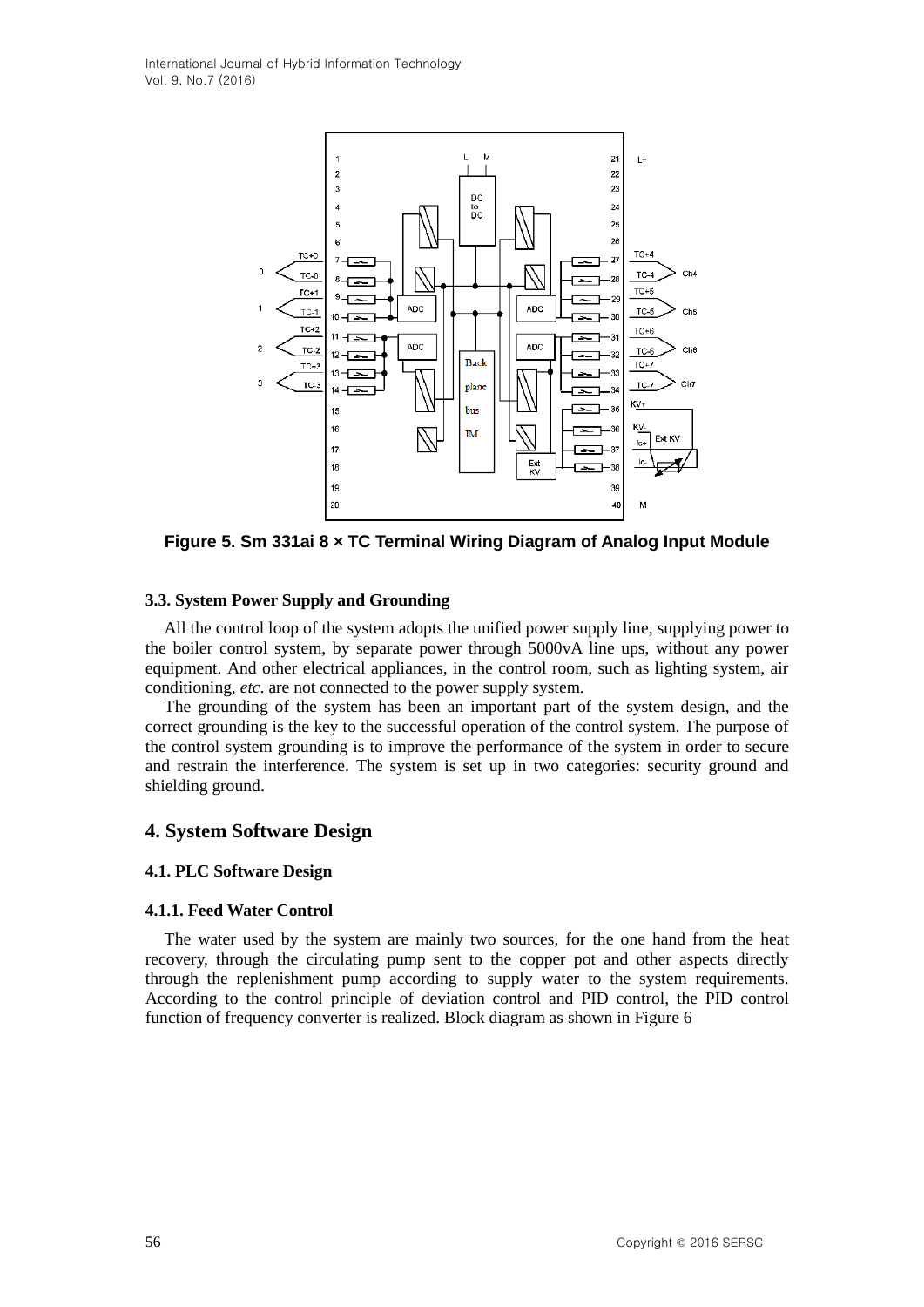

**Figure 6. Feed Water Control**

## **4.1.2. Combustion Control**

The basic task of the automatic control of the boiler combustion process is to make the fuel burn to meet the needs of the load, and to ensure the safety and economic operation of the boiler. Combustion control system is mainly stabilize the boiler water temperature, always keep it near the setting value; ensure the economy of the boiler combustion process; regulation of blast volume and air guide, furnace pressure to keep within a certain pressure range.

## **4.1.3. Interlock Control**

In boiler control, in order to ensure the safe operation of the boiler, when the event of a failure, there must be an immediate alarm and related protection, and trigger the associated equipment to achieve automatic chain.

# **4.2. Fameview Design**

# **4.2.1. Fameview Project Design**

Using FameView to make master screen "hot water boiler automatic control system", screen can display the real-time data of the boiler operation: indoor temperature, furnace negative pressure and temperature at the exit of furnace, water supply valve opening *etc*., dynamic display of induced draft fan, a fire grate, a circulating water pump and control the running state of the fan, a fire grate, *etc*. the object. The key parameters of the system can also be set in the parameter setting screen.

Fameview can also be used to produce historical curve, the curve function can be used to observe some important variables of real-time changes, such as export water temperature, furnace negative pressure, oxygen content, *etc*..

## **4.3. System Communication**

In the automatic control system of the hot water boiler, a Profibus-DP network is formed by the Profibus-DP field bus, in which the Profibus-DP field bus control system is composed of the following.

1. First class master station

This system uses three PLC as the first class master station, The PLC of the system is the SIEMENS S7 series S7-300 model, CPU313-2DP of S7-300 has this integration of the builtin Profibus-DP interface. So it can be directly connected to the Profibus-DP field bus. If the interface is not available, it can also be configured Profibus-DP communication processor module, such as CP342-5 communication processor can also be connected to the S7-300 Profibus-DP as the master station

2. Second class master station

The second class master station are used to complete the system configuration, parameter setting, programming, on-line detection, data acquisition and storage. In this system, there are two Advantech IPC, via PROFIBUS DP network card CP5611 A2 on the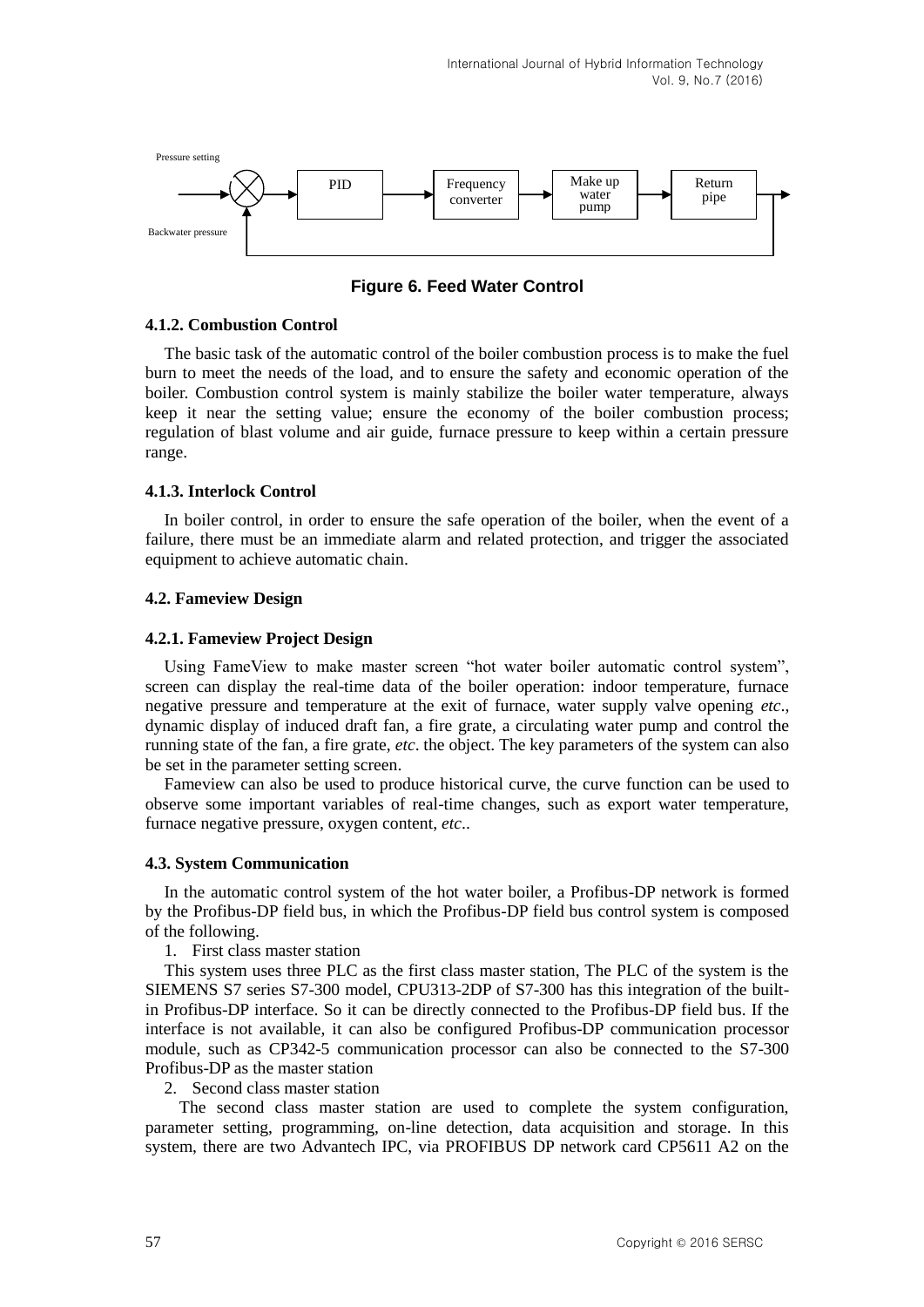other hand and PROFIBUS DP field bus is connected, the network card with PROFIBUS DP interface. One of the two industrial control computer PC is installed STEP7 software for software programming, another is installed Fameview software for monitoring, operation.

3. Passive station

The distributed I/O with Profibus-DP interface, sensor, driver and PLC can be used as passive station, which must meet the needs of the field equipment to control when selecting from the station. Of course, the interface between the station and the bus should be considered. If the station does not have a Profibus-DP interface, it can be considered to use the distributed I/O to device. In this system, as a sensor, frequency converter, *etc*.

# **5. System Debugging and Running**

After four steps, the system is power off, the system is electrified, the system is electrified, and the system is debugged. Control system can be officially put into operation. Parameters such as inlet temperature, water temperature difference, coal consumption, exhaust temperature and circulation water are all counted, parameters are in the optimum range of combustion. Table 1 is the automatic control and manual operation of the main parameters of statistical average.

| Parameters                                          | Manual operation (average) | Automatic control<br>(average) |
|-----------------------------------------------------|----------------------------|--------------------------------|
|                                                     |                            |                                |
| water outlet temperature $\langle \text{C} \rangle$ | 95                         | 90                             |
| water inlet temperature (°C)                        | 64                         | 57                             |
| coal consumption $(Kg/h)$                           | 1437                       | 1252                           |
| exhaust temperature (°C)                            | 155                        | 123                            |
| circulation water $(T/h)$                           | 133.3                      | 117                            |

**Table 1. Main Parameters**

Statistics from the boiler operation shows that since the hot water boiler control system designed in this paper has been put into operation, the total coal saving ratio of the boiler is about 12.9%. Calculating the boiler coal efficiency as follows: a hot water for the 10T/h of the boiler manual operation needs coal-fired 30T per day, assuming a boiler under normal circumstances, the average annual input production time is 180 days. Considering the price of coal is about 400 yuan /T calculated two boilers benefit annual coal is 30T \* 180 days \* 400 \* 0.129 \* 2=55.728 million yuan.

# **6. Concluding Remarks**

Hot water boiler control system has a lot of advantages, such as, the perfect function, advanced and reasonable structure, low energy consumption, flexible expansion, easy to maintain, and the reliability is high, not only can improve the level of industrial automation, the maximum improve production efficiency, also can be the operation, management and other production activities contact together, gradually realize plant management and control integration, achieve production flexibility and adaptability. Through the practice of this project, it is proved that this kind of form in the control of medium and small sized hot water boiler is completely feasible, and it is very useful for many domestic small and medium sized boiler control system.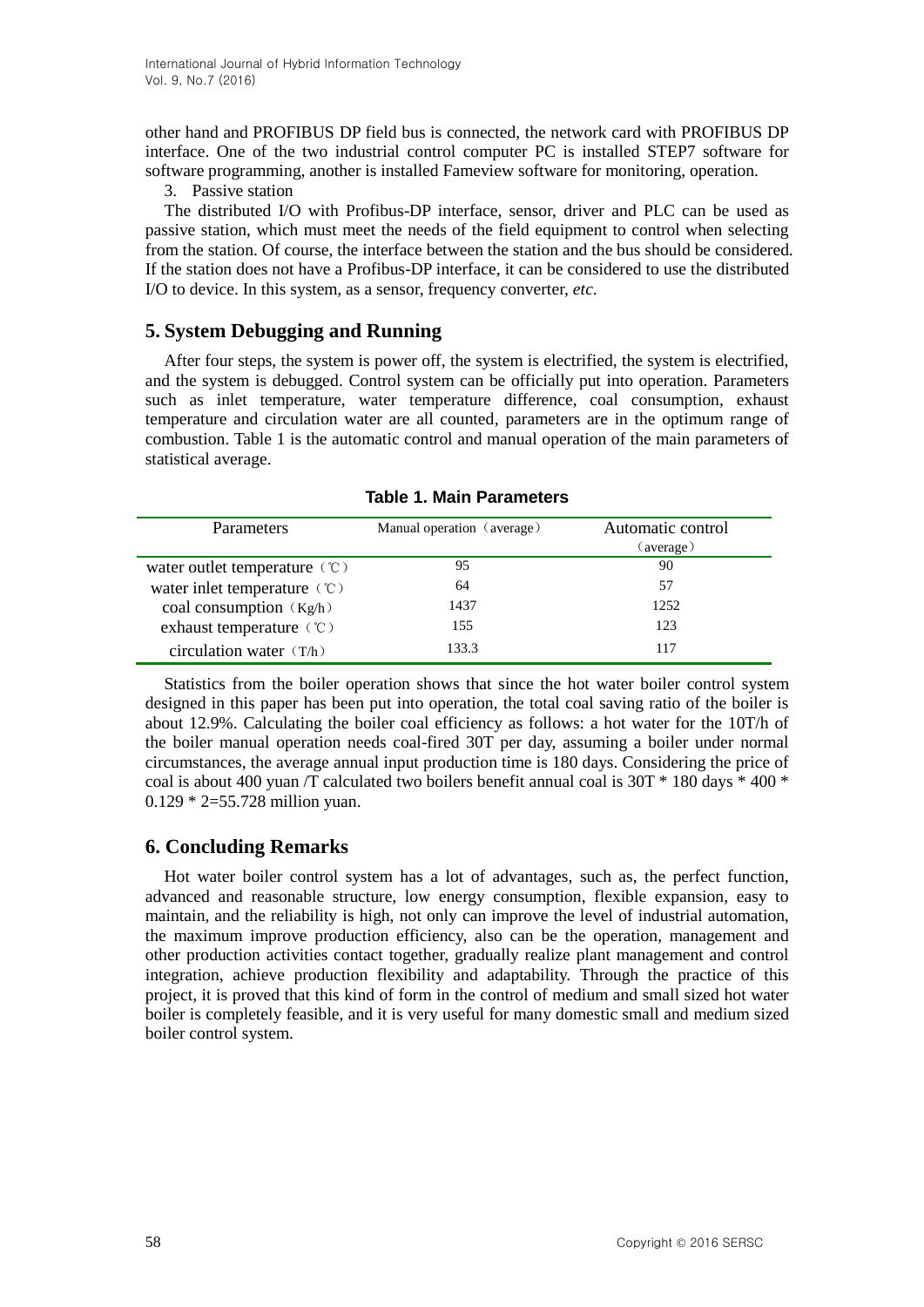# **References**

- [1] Y. Guo, "Boiler Control System Based on Profibus-DP Network", International Mechatronics Technology, vol. 3, no. 23, **(2016)**, pp. 26<sup> $\sim$ </sup> 27.
- [2] J. Hu, "SIEMENS S7-300PLC Application Tutorial", China Machine Press, **(2007)**, pp. 23~49.
- [3] Jiekong, "Technology Co., Ltd. Fameview User Manual", Jiekong Technology Co., Ltd press, **(2007)**, pp.  $1~^\sim 520.$
- [4] K. Liu, "Head First SIEMENS S7-300PLC", Beijin University Press, **(2007)**, pp. 25~30.
- [5] F. Liu, "Status Quo and Existing Problems of Boiler in China", Journal of Beijing Institute of Planning Labour Administration, vol. 13, no. 3, **(2005)**, pp. 42~45.
- [6] X. Mei and Z. Yang, "The Application of Frequency Converter in The Control System of The Mixed Gas Heating Boiler", vol. 06, no. 2, **(2006)**, pp. 106~109.
- [7] Y. Yang, "The Development Trend of PID Parameter Tuning", Journal of Jiaozuo Institute of Technology, vol. 16, no. 5, (1999), pp. 369  $\degree$  371.
- [8] K. Zhang, "Rapid Quantitative Evaluation of Boiler Operation Economy", Shaanxi Electric Power, vol. 34, no. 3,  $(2006)$ , pp.  $25~^{\circ}$  26.
- [9] S. Zhang, "The Theory and Application of Modern Programmable Logic Controller", Science Press,  $(2006)$ , pp. 17  $\degree$  18.
- [10] F. Fang,J. Liu and W. Tan, "Nonlinear inversion-based output tracking control of a boiler-turbine unit", Control Theory and Applications, vol. 12, no. 5, **(2005)**, pp. 390~393.
- [11] Kotka, "Neural network for Prediction of superheater fireside corrosion in atmospheric fluidized hed eomhustion", vol. 10, no. 5, **(1998)**, pp. 114~153.
- [12] X. Liu, J. Liu and P. Guan, "Neuro-fuzzy generalized predictive control of boiler steam temperature", Control Theory and Applications, vol. 5, no. 1,  $(2007)$ , pp. 83 $\degree$ 88.